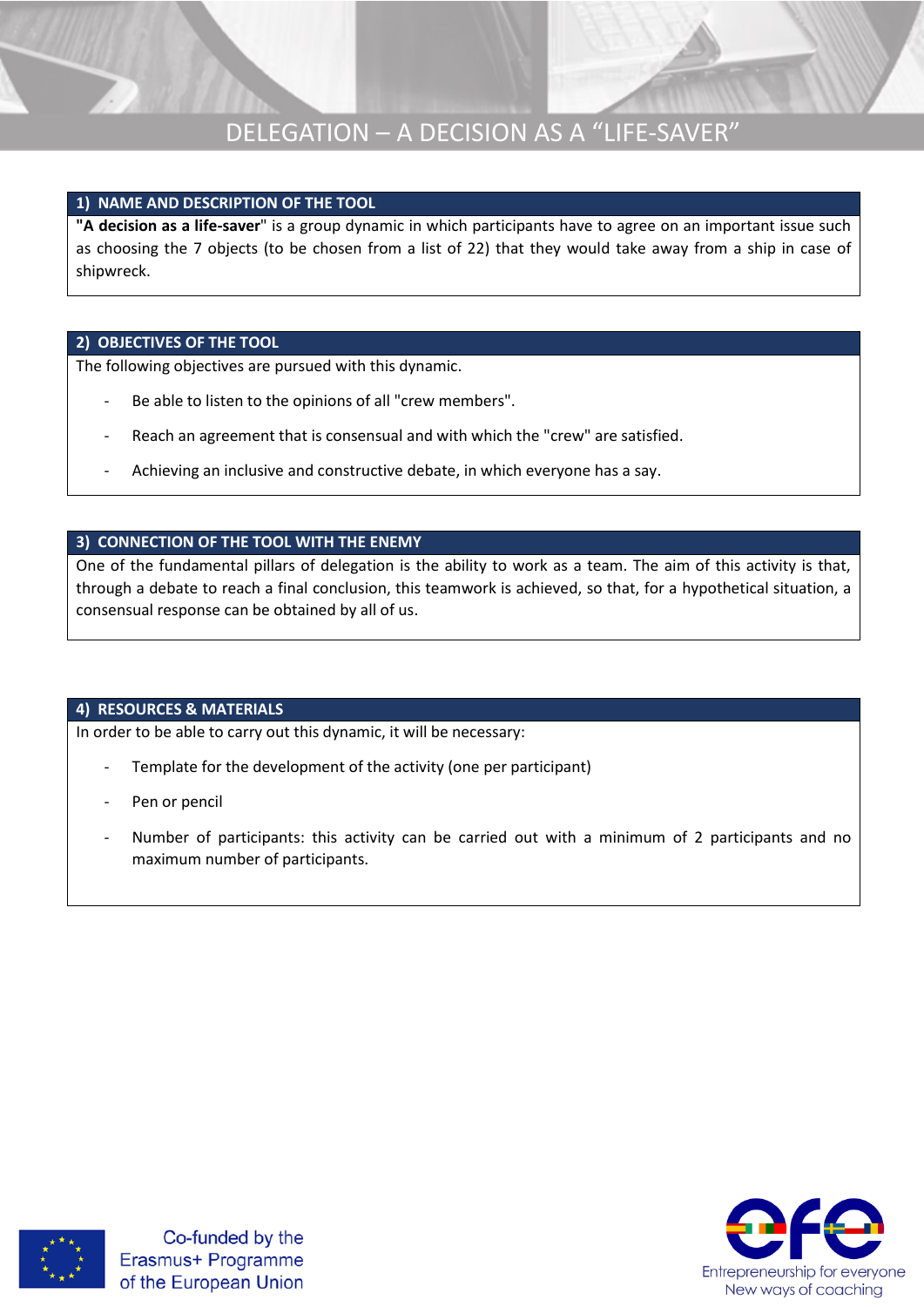#### **5) IMPLEMENTATION OF THE TOOL**

The activity is set on a ship that is about to be shipwrecked and its crew members can only take 7 objects (for all of them) to a deserted island a few metres away from the sinking ship. Each participant will be given a template with the introduction to the activity as well as a table to write down the objects that he/she personally considers most important and which, during the discussion time with the other participants, will be chosen from among the others.

- **Step 1, duration: about 15 minutes:** Each participant should number in order of priority the objects that are most important to them in the column provided in the activity template. In this way, the object with the value 1 will be the most important and 22 the least important.
- **Step 2. Duration: about 30 minutes**: It consists of pooling everyone's opinions and, from this list, the 7 objects that will finally be taken to the island must be chosen, taking into account all the opinions.

#### **6) WHAT TO LEARN**

This dynamic serves as an exercise that can be applied to the company when, during a decision making process, the opinion of each of the employees is heard, so that the team can get to know each other better and their feeling of belonging to the company is increased.

Getting to know the employees and knowing how to work in a team are the first steps in order to be able to delegate tasks to the right people so that they can carry them out in the best possible way.



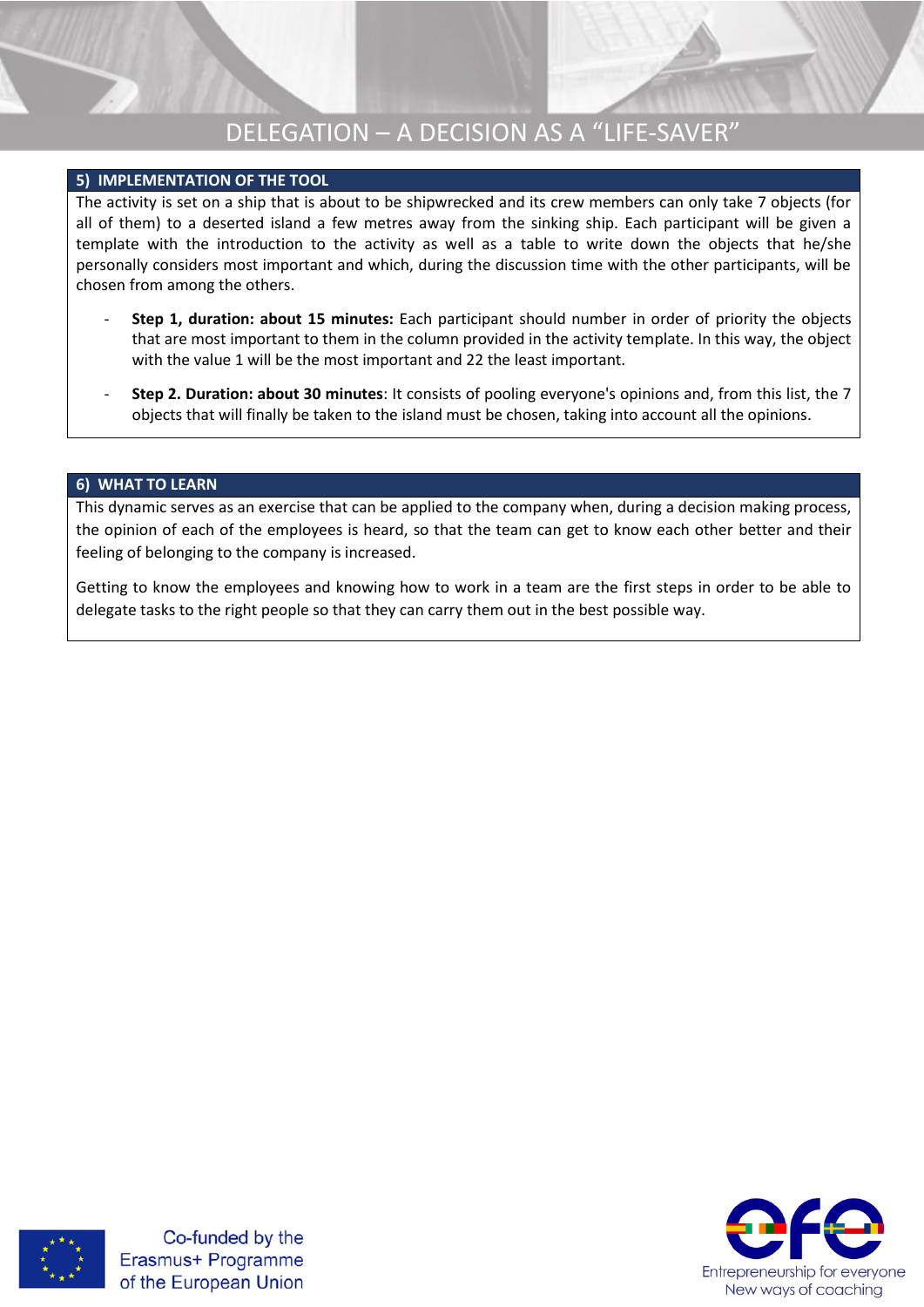### **A decision as a "Life-saver"**

You and your crew are sailing the waters of the Pacific when, without warning, something goes wrong with the ship's engine. You quickly gather on the bridge and realise that the ship is going to sink in the next few minutes. Faced with this situation, one of you spots an island on the horizon, which appears to be uninhabited, and you decide that the best option is to swim there.

There is only one catch, you will have to choose which 7 items to take to the island. You can only take 7 items in total for the whole group, so you will have to think very carefully before deciding between one or the other.

Keep in mind that this is a deserted island, so it may take several days before you get a rescue.

#### Development of the activity:

Below is the list of available objects.

- 1. Order the objects according to your priorities. To do this, number them from most important (with the number 1) to least important (with the number 22) in the column: Your order of priority.
- 2. Next, you will have to choose among all the participants which 7 objects you will take to the island. This should take into account everyone's priorities and listen to their opinions. To choose an item, put an X in the box corresponding to that item in the column: Chosen items.